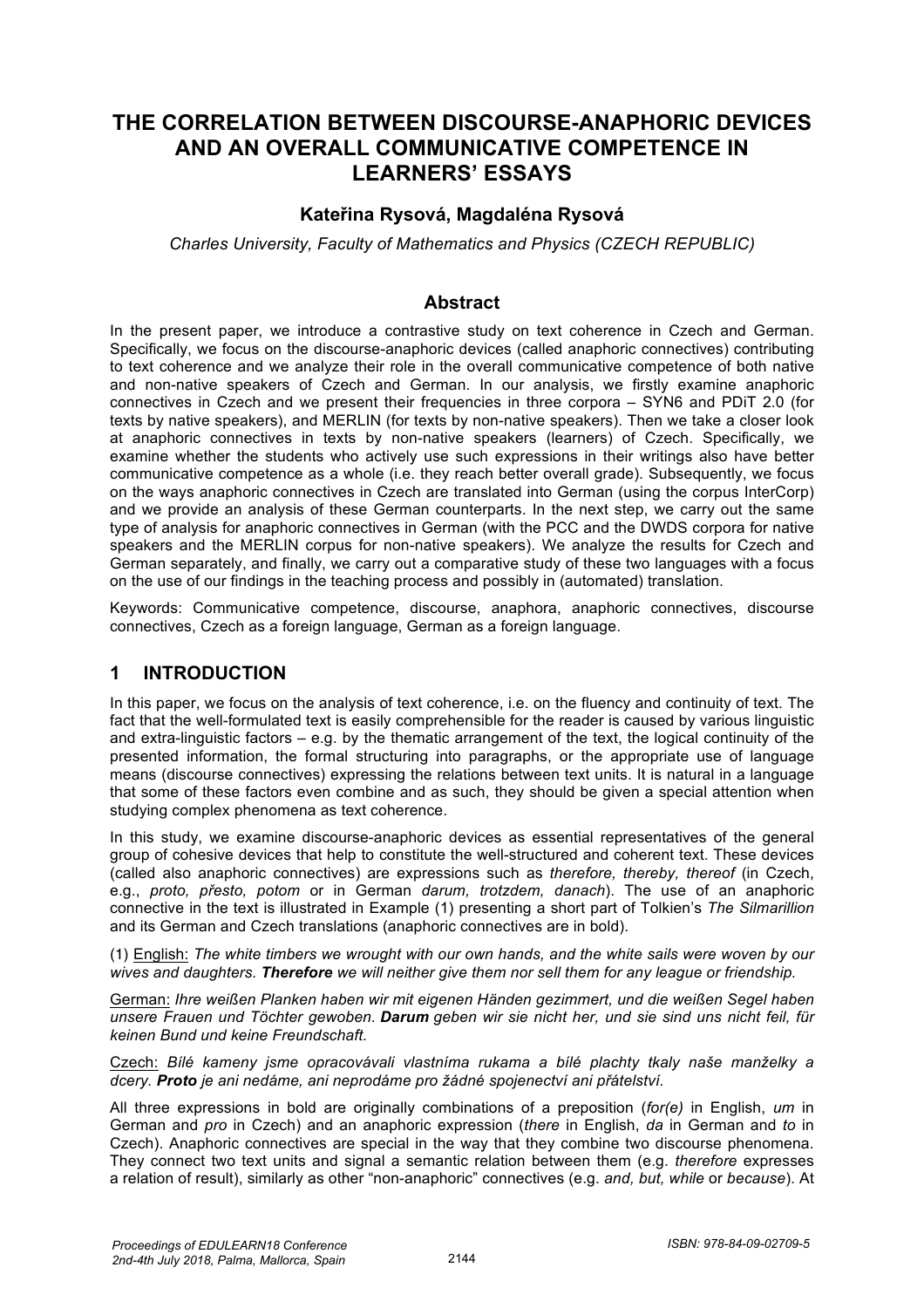the same time, however, these expressions contain an inherent (internal) anaphoric reference, e.g. *there*, and they constitute both discourse and referential net of relations as the two essential pillars of text coherence. The discourse-anaphoric devices are thus complex expressions having a substantial role in text production and their correct using helps to improve and deepen the author's communicative skills.

In this paper, we carry out research of anaphoric connectives originally consisting of a preposition and an anaphoric expression (cf. *therefore, darum, proto*), i.e. of originally multi-word anaphoric units that are currently lexicalized as one-word connectives. The aim of our work is to analyze these expressions contrastively: i) on two typologically different languages: Czech and German, ii) as well as on two different text types: texts written by native speakers and language learners.

Generally, discourse connectives are lexical anchors of semantico-pragmatic text relations (e.g. *therefore*, *because*, *but*, *for this reason*, *on the other hand*, *in summary*) that may further be divided into two groups – primary (e.g. *therefore*) and secondary (e.g. *for that reason*), differing in the degree of grammaticalization as defined in [15] and described in detail in [16]). In this respect, we examine selected primary connectives, i.e. connectives that are lexicalized as one-word expressions. Anaphoric connectives form then a special subgroup of connectives and they represent a relatively new research topic. Division of connectives into structural (taking arguments qua the syntactic configuration) and anaphoric (mostly adverbials) is given in [24], based on the English material. Anaphoric connectives in German are studied in [20]. For Czech, the first studies of anaphoric connectives consisting of a preposition and a demonstrative pronoun are given in [9] and in [14]. The German-English-Czech comparison of anaphoric connectives can be found at [7].

# **2 METHODOLOGY**

First, we search for typical representatives of one-word anaphoric connectives in Czech (Section 4.1) and German (Section 4.2), originally consisting of prepositional phrases. For this purpose, we use the Prague Discourse Treebank 2.0 (PDiT) [18] for Czech which contains a detailed annotation of discourse connectives (covering the anaphoric ones), and the German Discourse Marker Lexicon (DimLex) [19, 22] aiming to cover all German discourse connectives in current use. First, we examine the frequency of the anaphoric connectives in texts written by native speakers of Czech and German. For Czech, we use the Prague Discourse Treebank 2.0 and the Czech National Corpus (CNC, version SYN6) [6] (Section 4.1.1). For German, we work with the Potsdam Commentary Corpus (PCC) [21] and with the DWDS-Kernkorpus (version 3) [4] (Section 4.2.1).

Subsequently, we focus on the anaphoric connectives in the communication of non-native speakers of Czech (Section 4.1.2) and German (Section 4.2.2). We examine the frequency of selected anaphoric connectives in texts written by language learners reaching different degrees of language proficiency. Their communicative competence is assessed in accordance with the Common European Framework of Reference for Languages (CEFR) [2]. We analyze texts written by learners at A2, B1, and B2 levels that means on the levels corresponding to basic language users and independent language users. For studying anaphoric connectives in the non-native speakers' data, we use a multi-language corpus MERLIN [1] which contains both Czech and German texts written by language learners.

In the next step, we find the German counterparts of the most frequent anaphoric connectives in Czech (Section 4.1.3) and vice versa (Section 4.2.3) using the tool Treq [23] working with the parallel Czech and German language data. Finally, we compare the Czech-German and German-Czech counterparts of anaphoric connectives in general (using the Treq tool) and we provide general conclusions on them from the perspective of the teaching process and (automated) translation (Section 4.3).

# **3 LANGUAGE DATA**

The **Prague Discourse Treebank** (PDiT) is a corpus built on the data of the Prague Dependency Treebank [5]. It consists of Czech newspaper texts and contains 3,165 annotated documents (49,431 sentences and 833,195 tokens). The PDiT contains a detailed annotation of semantico-pragmatic text relations expressed by discourse connectives (including the anaphoric ones). The first version of the PDIT was published as [10] (described in detail in [11]), the second version as [18]. For our analysis, we use the second one, PDiT 2.0 (reflecting the division of connectives into primary and secondary [15]). **Czech National Corpus** is a large collection of various corpora. We deal with the corpus SYN6 [6] containing 15,494,077 texts (307,694,879 sentences, 4,834,739,998 tokens). It predominantly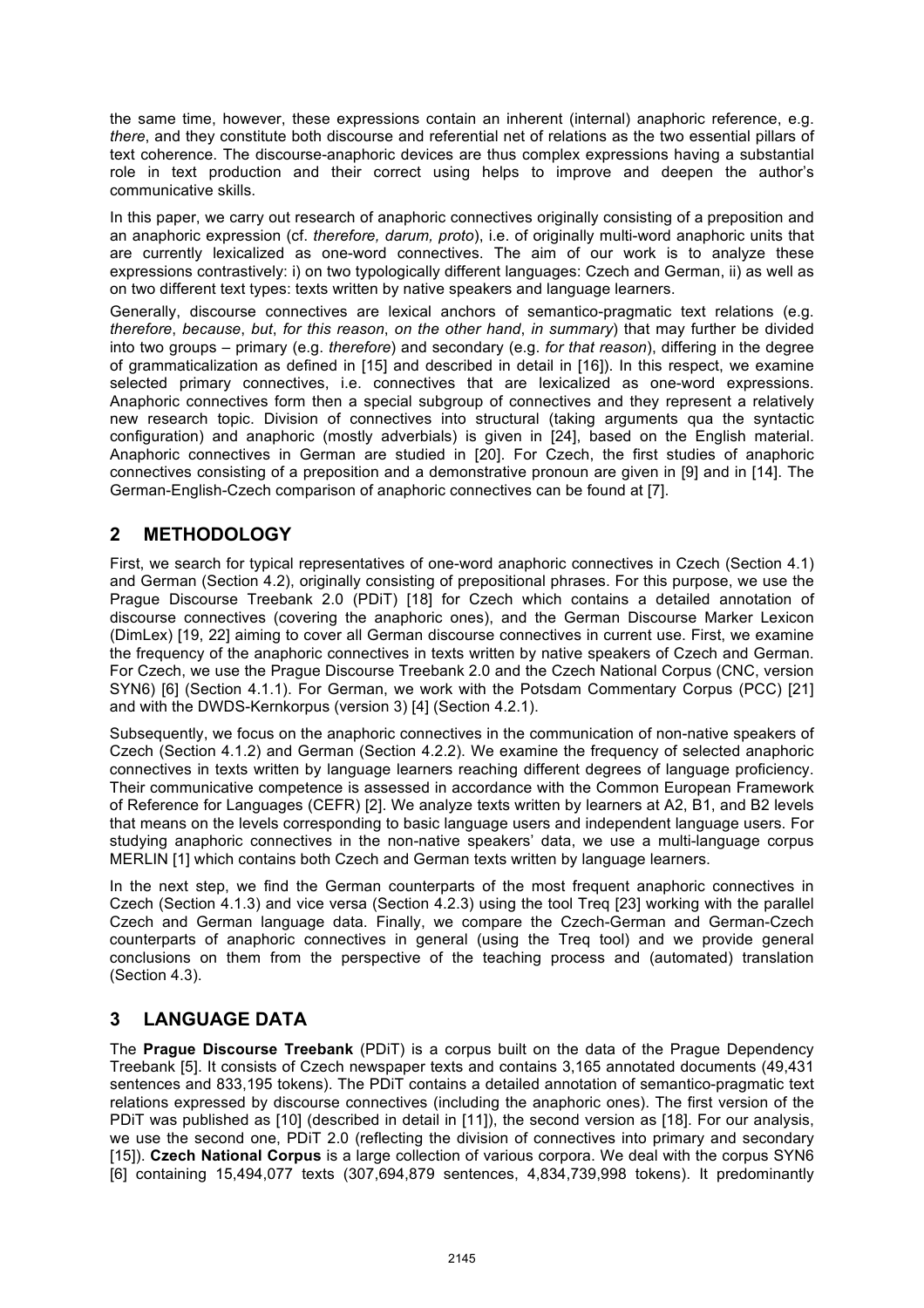consists of newspaper texts automatically annotated with morphology and syntax.<sup>1</sup> For the comparative analysis, we use the parallel corpus InterCorp, see [3] and [13]. It covers about 40 languages, among others also Czech and German. The German part (parallel to the Czech one) contains 6,543,622 sentences (101,360,040 positions). It consists of journalistic, legal and administrative texts, Bible translations, subtitles, and fiction. **Potsdam Commentary Corpus** [21] contains 220 German newspaper texts (2,900 sentences, 44,000 tokens). It is annotated with sentence syntax, coreference, discourse structure, and connectives. The discourse annotation follows the concept of the Penn Discourse Treebank [12] (with minor modifications). The delimitation of connectives is based on the concept described in [8]. **DWDS-Kernkorpus** [4] is a corpus of German texts by native speakers. It consists of fiction, newspaper texts, science, and utility literature. It contains 79,116 documents (5,819,576 sentences, 121,397,604 tokens). It is annotated with lemmas and parts of speech. **German Discourse Marker Lexicon** [19, 22] (DimLex) is a lexicon covering 275 connectives currently used in German, both anaphoric and non-anaphoric. The current version aims to cover all known German discourse connectives. The **MERLIN** corpus [1] contains 1,462 texts written by learners of German and Czech. The texts are marked with the CEFR level and annotated with lemmas and parts of speech as well as with error annotation. The German part contains 1,024 texts (A1: 57 texts, A2: 297 texts, B1: 331 texts, B2: 293 texts, C1: 42 texts, and C2: 4 texts), the Czech part consists of 438 texts (A1: 1 text, A2: 189 texts, B1: 165 texts, B2: 81 texts, and C1: 2 texts).

# **4 RESULTS**

## **4.1 Anaphoric connectives in Czech**

### *4.1.1 Frequencies in Czech corpora*

We have extracted anaphoric connectives in Czech from the PDiT 2.0. The primary connectives in form of grammaticalized structures consisting of a preposition and a demonstrative pronoun build a closed class of expressions. There are about 15 connectives of this type in Czech, see Table 1. The individual Czech anaphoric connectives do not occur in the language with the same frequency. Table 1 demonstrates how often these Czech connectives occur in the data of the Czech National Corpus, the Prague Discourse Treebank (both containing texts written by native speakers of Czech) and in the MERLIN (corpus of non-native speakers' texts).

| <b>Czech grammaticalized</b><br>anaphoric connectives | <b>CNC SYN6</b><br>(native speakers) | <b>PDIT 2.0</b><br>(native speakers) | <b>MERLIN</b><br>(non-native speakers) |
|-------------------------------------------------------|--------------------------------------|--------------------------------------|----------------------------------------|
| protože "because"                                     | 3,207,195                            | 640                                  | 259                                    |
| proto "therefore"                                     | 3,190,403                            | 487                                  | 90                                     |
| přitom "while"                                        | 1,438,906                            | 261                                  | 4                                      |
| poté "afterwards"                                     | 1,253,348                            | 73                                   |                                        |
| přesto "yet"                                          | 1,131,699                            | 158                                  | $\overline{2}$                         |
| zatímco "while"                                       | 906,394                              | 207                                  | 3                                      |
| potom "then"                                          | 653,810                              | 96                                   | 37                                     |
| přestože "though"                                     | 564,489                              | 124                                  | 4                                      |
| předtím "before"                                      | 381,392                              | 66                                   | 3                                      |
| přičemž while"                                        | 293,306                              | 92                                   | 0                                      |
| zato "but still"                                      | 166,387                              | 46                                   | 0                                      |
| mezitím "meanwhile"                                   | 135,605                              | 32                                   | 0                                      |
| nato "thereafter"                                     | 83,026                               | 7                                    | 0                                      |
| natož "let alone"                                     | 49,081                               | 14                                   | 0                                      |
| nadto "moreover"                                      | 9,981                                | 3                                    | 0                                      |
| mimoto "besides"                                      | 7,330                                | 5                                    | 0                                      |

*Table 1. Czech anaphoric connectives in corpora of texts by native and non-native speakers*

 $<sup>1</sup>$  Most of the used corpora are annotated automatically and their annotation cannot be taken as 100% reliable. At the same</sup> time, most of them do not contain discourse annotation (i.e. annotation of discourse connectives) – since most of our data are also processed automatically, we cannot easily distinguish connective and non-connective usages in case of polysemy. The exact numbers in the following analysis should thus be taken rather as tendencies concerning Czech and German connectives (and their translations).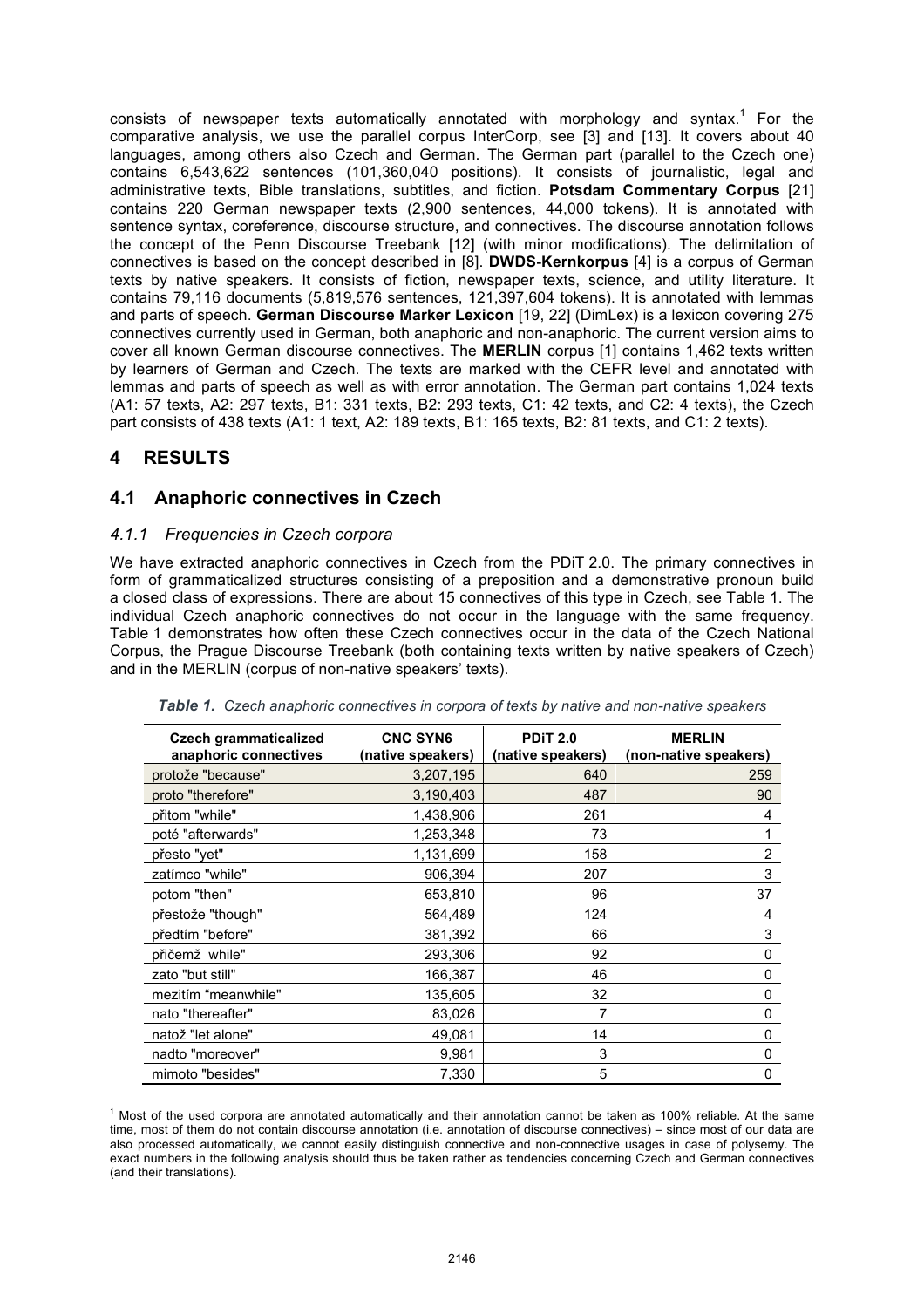Table 1 shows that the first two most frequent grammaticalized anaphoric connectives in Czech are the same ones in all used corpora. The most frequent connective is *protože* "because", the second one is *proto* "therefore". According to our data, the high frequency of *protože* and *proto* in written language is shared by native speakers as well as learners of Czech.

The corpora containing texts by native speakers (CNC, PDiT) share also the third most frequent connective, namely *přitom* "while". On the contrary, *přitom* is not frequently used by non-native speakers. They prefer the connective *potom* "then" as the third most frequent one in the MERLIN corpus. The CNC and PDiT agree also on the tendency of usage of the less frequent anaphoric connectives. The less frequent ones are mainly *zato, mezitím, nato, natož, nadto*, and *mimoto* in both corpora. Generally, we can say that the order of grammaticalized anaphoric connectives according to their frequencies is very similar in the CNC and PDiT.

### *4.1.2 Czech anaphoric connectives in learners' texts*

In this section, we focus on anaphoric connectives in texts by non-native speakers of Czech and we observe whether there is some development in their use across the individual CEFR levels. We select the three most frequent Czech anaphoric connectives in MERLIN: *protože* "because", *proto* "therefore", *potom* "then" (other anaphoric connectives have very low frequency), see Table 2. In our study, three groups of text levels are distinguished: A2, B1, B2. $^{2}$ 

| <b>CEFR level of I</b><br>the text | Occurrences of<br>protože per 100 texts   proto per 100 texts   potom per 100 texts | <b>Occurrences of</b> | <b>Occurrences of</b> |
|------------------------------------|-------------------------------------------------------------------------------------|-----------------------|-----------------------|
| A2                                 |                                                                                     |                       |                       |
| B1                                 | 63                                                                                  | 19                    |                       |
| R2                                 | 54                                                                                  |                       |                       |

*Table 2. Most frequent anaphoric connectives in Czech in learners' texts from MERLIN corpus*

Table 2 shows that each connective occurs with similar frequency at the CEFR levels. Specifically, there is no significant difference in the use of *protože* in A2-B1-B2 levels and in the use of *potom* in A2-B1-B2 levels (measured by chi-square test, p-value ≤ 0.001). The only significant difference is in the occurrence of the connective *proto* (a significant difference is between levels A2 and B2, as well as between levels B1 and B2). However, generally, the frequency of the anaphoric connectives in the texts by non-native speakers of Czech is rather low, which demonstrates that reaching coherence through these devices is probably difficult for the learners (or not yet fully adopted by them). This corresponds to the similar findings on Czech connective expressions presented in [17].

## *4.1.3 Czech anaphoric connectives and their German counterparts*

As mentioned in Section 4.1.1, there are about 15 grammaticalized anaphoric connectives in Czech originating from the combination of a preposition and an anaphoric expression. Table 3 presents also their most frequent German counterparts (according to the InterCorp data).

Table 3 demonstrates that the German counterparts of Czech grammaticalized anaphoric connectives may be both anaphoric (e.g. *außerdem, überdies, darauf, daher, trotzdem, dabei*) and non-anaphoric (e.g. *inzwischen, geschweige, weil, aber*).<sup>3</sup> A closer look at the German counterparts indicates that German has much more grammaticalized anaphoric connectives at its disposal than Czech.

In Table 3, there are usually several grammaticalized anaphoric connectives in German corresponding to a single one in Czech. For example, the Czech connective *proto* "therefore" has five very frequent German grammaticalized anaphoric synonyms (according to the corpus InterCorp): *daher, deshalb, darum, deswegen, demnach*. Similarly, *nadto* "moreover" has *überdies, außerdem,* and *zudem* as its most frequent equivalents. Therefore, German tends to combine discourse and anaphoric phenomena and to create grammaticalized anaphoric connectives much more than Czech. We check this hypothesis in Section 4.2.

 $2$  Other CEFR levels for Czech are represented by a small number of texts and they are thus not included in the analysis.

<sup>&</sup>lt;sup>3</sup> However, we need to emphasize that the synonyms captured in Table 3 are contextual synonyms. It means they work as synonyms in some contexts but not necessarily in all the possible ones, for details see Section 4.3.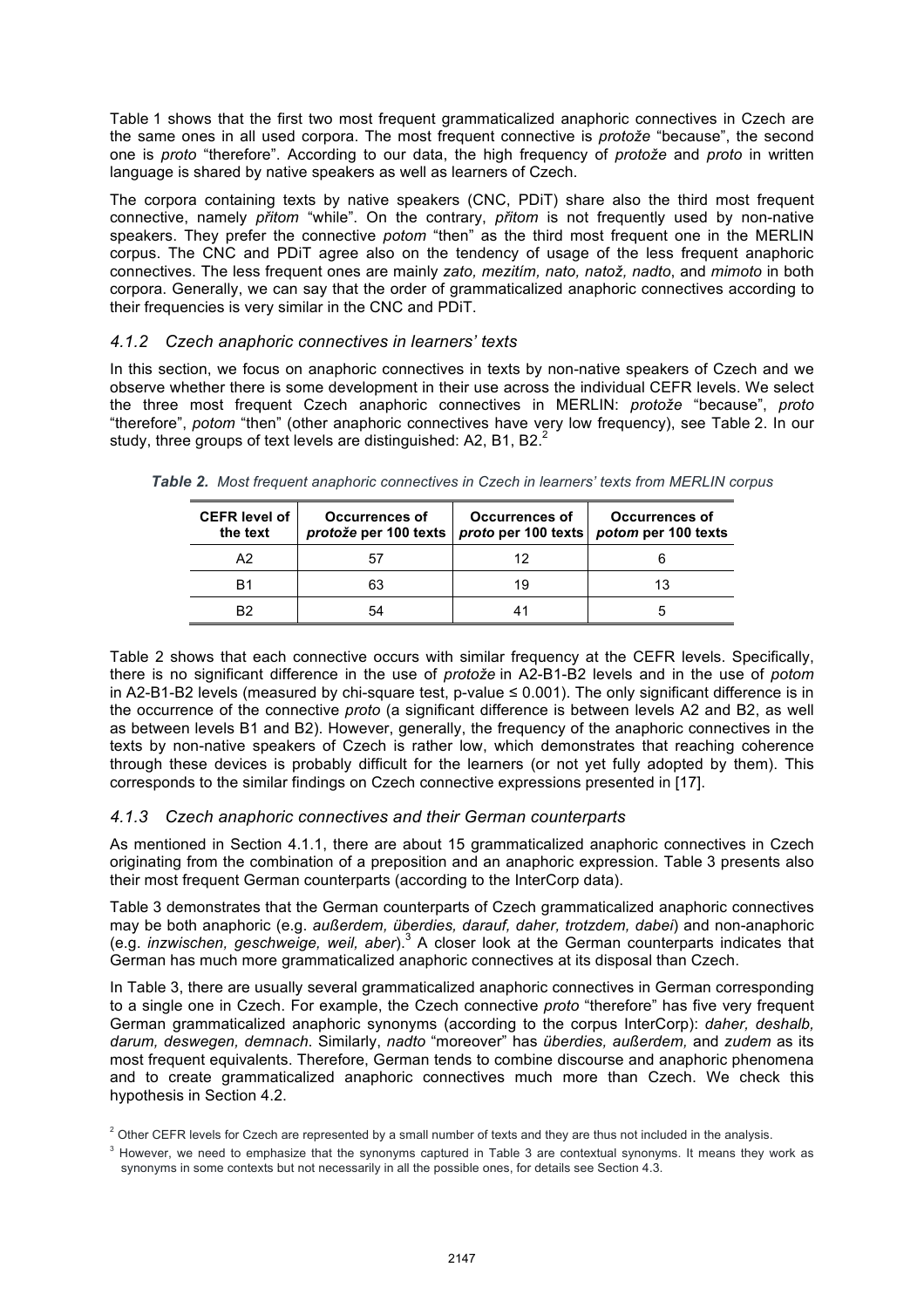| <b>Czech grammaticalized</b><br>anaphoric connectives | German equivalents (occurrences in InterCorp)                                                                                                                                          |
|-------------------------------------------------------|----------------------------------------------------------------------------------------------------------------------------------------------------------------------------------------|
| mezitím<br>"meanwhile"                                | inzwischen (913), mittlerweile (255), unterdessen (244), indessen (94), in der<br>Zwischenzeit (79), dazwischen (70), währenddessen (48), zwischendurch (36),<br>zwischenzeitlich (27) |
| mimoto "besides"                                      | außerdem (188), darüber hinaus (47), überdies (19)                                                                                                                                     |
| nadto<br>"moreover"                                   | überdies (69), außerdem (63), zudem (57), darüber hinaus (53), obendrein (22),<br>zumal (14)                                                                                           |
| nato<br>"thereafter"                                  | darauf (703), später (485), danach (160), daraufhin (160)                                                                                                                              |
| natož "let alone"                                     | geschweige (90), gar (64), ganz zu schweigen von (18)                                                                                                                                  |
| potom<br>"then"                                       | dann (10,459), danach (939), nachher (309), darauf (284), nachdem (275),<br>anschließend (127), hinterher (116), sodann (61)                                                           |
| poté<br>"afterwards"                                  | nachdem (1,646), dann (952), danach (616), darauf (115), daraufhin (62), sodann<br>(43), nachher (17)                                                                                  |
| proto<br>"therefore"                                  | daher (9,928), deshalb (9,394), darum (2,642), aus diesem Grund (1,964),<br>deswegen (1,582), folglich (250), demnach (119)                                                            |
| protože "because"                                     | weil (20,523), denn (14,842), da (12,262)                                                                                                                                              |
| předtím<br>"before"                                   | zuvor (1,254), vorher (1,170), bevor (735), früher (300), vorhin (265), davor (93),<br>vordem (41)                                                                                     |
| přesto "yet"                                          | trotzdem (2,146), dennoch (2,045), doch (1,919), jedoch (366)                                                                                                                          |
| přestože<br>"though"                                  | obwohl (1,922), obgleich (267), zwar (217), wenngleich (77), trotzdem (56),<br>obschon (35)                                                                                            |
| přitom "while"                                        | dabei (3,548), zugleich (93), hierbei (40)                                                                                                                                             |
| přičemž "while"                                       | wobei (803), während (311), dabei (207)                                                                                                                                                |
| zato "but still"                                      | dafür (589), aber (213), dagegen (75), hingegen (50)                                                                                                                                   |
| zatímco "while"                                       | während (6,886), obwohl (149), wohingegen (88), indes (51), indessen (46)                                                                                                              |

*Table 3. Czech grammaticalized anaphoric connectives and their most often German counterparts*

# **4.2 Anaphoric connectives in German**

### *4.2.1 Frequencies in German corpora*

Based on DimLex, we selected grammaticalized anaphoric connectives in German (coming from the combination of a preposition and an anaphoric expression). Then we searched for their frequencies in German corpora (containing texts by native as well as non-native speakers as in the case of Czech). However, we face here an issue of ambiguity of these expressions. Not all the selected German lexemes occur only in the role of discourse connectives, see the expression *darauf* as a connective in Example (2) and in a non-connective function in Example (3).

(2) *Da wichen die Orks und flohen, und die Eldar hatten den Sieg, und ihre berittenen Bogenschützen verfolgten die Feinde bis in die Eisenberge. Darauf regierte Húrin, Galdors Sohn, über das Volk Hadors in Dorlómin und diente Fingon*.

"Then the Orcs broke and fled, and the Eldar had the victory, and their horsed archers pursued them even into the Iron Mountains. **Thereafter** Húrin son of Galdor ruled the house of Hador in Dor-lómin, and served Fingon."

- (3) *Ich freue mich sehr darauf.*
- "I'm looking forward **to it** very much."

Not all the available corpora we work with contain a discourse annotation that is able to distinguish between connective and non-connective uses. Therefore, we analyze the selected expressions as lexemes in Table 4 and in Table 5.

Although some of the expressions in Table 4 may be ambiguous, i.e. they may be used both in a connective and non-connective function (see Examples (2) and (3) above), it is not true for all of them. Some forms (e.g. *demzufolge*) are always (or at least mostly) connective. The connective and non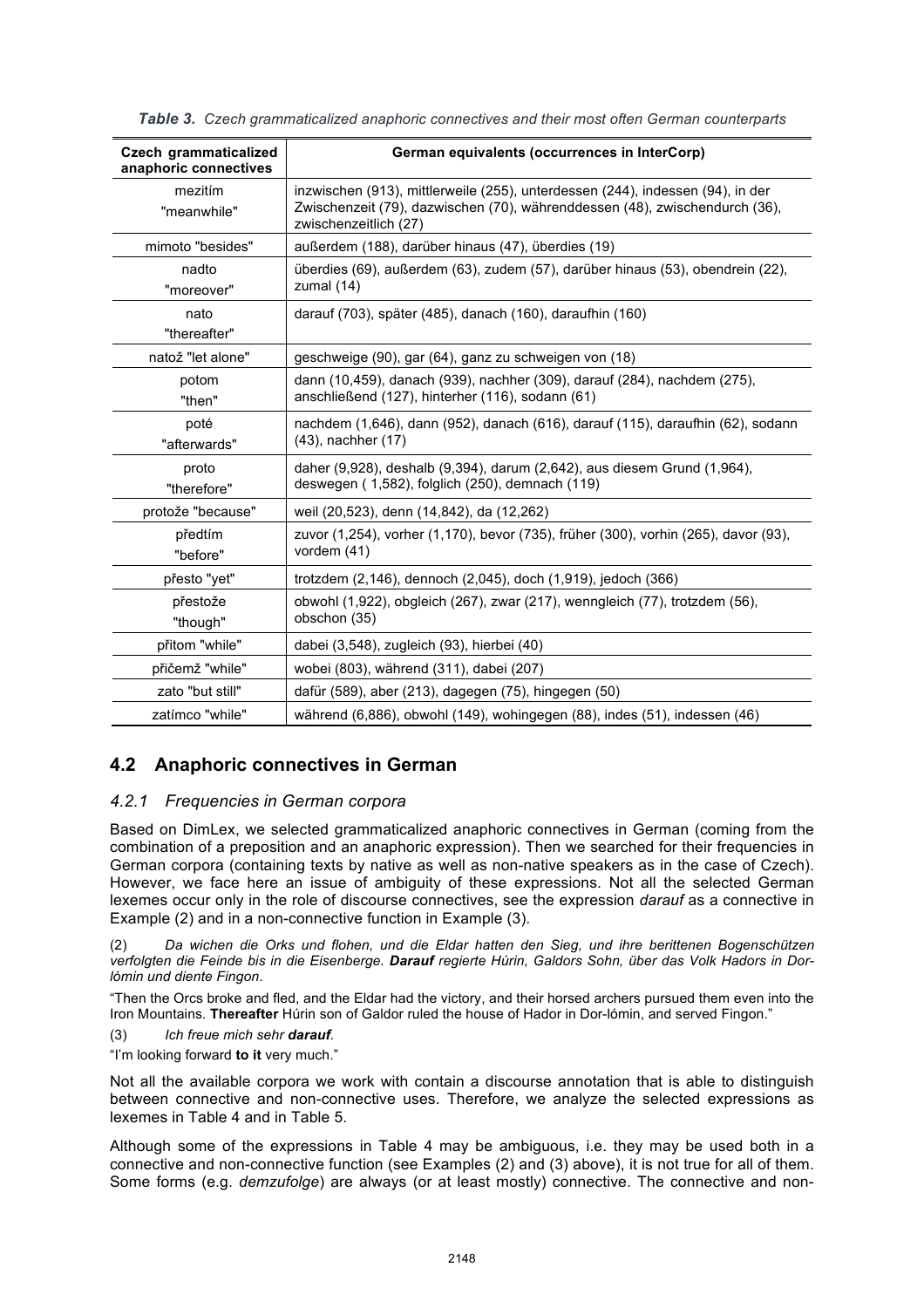connective function of German lexemes is distinguished by *Wörterbuch der Konnektoren* [25]. Therefore, we searched for all the expressions listed in Table 4 in this dictionary – those in which the dictionary does not mention their non-connective uses are put in bold. We can assume that these expressions occur almost exclusively or at least predominantly as discourse connectives.

We see from the table that German has more than 50 grammaticalized anaphoric connectives (based on DiMLex), which is roughly 3 times more than in Czech. It is thus true that occurrence of these types of connectives is more typical for German and it supports the general notion of vocabulary differences between these two languages: German tends to compounding words to a greater extent than Czech.

| Lexeme   | <b>DWDS</b> | <b>PCC</b> | <b>MERLIN</b> | Lexeme        | <b>DWDS</b> | <b>PCC</b> | <b>MERLIN</b> | Lexeme        | <b>DWDS</b> | <b>PCC</b>  | <b>MERLIN</b> |
|----------|-------------|------------|---------------|---------------|-------------|------------|---------------|---------------|-------------|-------------|---------------|
| damit    | 70,788      | 45         | 55            | nachher       | 4,806       | 0          |               | hiermit       | 1,620       | 0           | 16            |
| dabei    | 47,321      | 20         | 14            | worauf        | 4,396       | 0          | 2             | demgegenüber  | 1,601       | $\Omega$    | $\Omega$      |
| dazu     | 43,693      | 16         | 38            | seitdem       | 4,309       |            | 2             | hierdurch     | 1,283       | 0           | 0             |
| darauf   | 43,266      | 12         | 29            | deswegen      | 3,721       | 1          | 29            | stattdessen   | 1,190       | 0           |               |
| dafür    | 29,092      | 19         | 50            | hingegen      | 3,639       | 2          | 3             | mithin        | 1,189       | 1           | 0             |
| daher    | 25,460      | 3          | 11            | wonach        | 3,497       | 1          | 0             | unterdessen   | 865         | 0           | 0             |
| dadurch  | 23,319      | 2          | 6             | wodurch       | 3,427       | 0          | 0             | wogegen       | 724         | 0           | 0             |
| indem    | 19,712      | 4          | 0             | zudem         | 3,209       | 4          | 0             | demzufolge    | 611         | 0           | 0             |
| dagegen  | 19,468      | 7          | 4             | womit         | 3,042       | 0          |               | hiernach      | 482         | 0           | 0             |
| nachdem  | 18,835      | 4          | 11            | davor         | 2,872       | 0          |               | nebenher      | 425         | 0           | 0             |
| darum    | 15,960      | 4          | 11            | daraufhin     | 2,783       |            |               | weswegen      | 349         | 0           | 0             |
| wobei    | 15,336      |            | 0             | hierfür       | 2,780       | 0          | 0             | währenddessen | 337         | 0           | 0             |
| danach   | 11,936      | 1          | 19            | demnach       | 2,612       | 0          | 0             | woraufhin     | 199         | 0           | 0             |
| vorher   | 11,659      | 2          | 5             | überdies      | 2,560       | 0          | 0             | wohingegen    | 138         | 0           | 0             |
| trotzdem | 10,153      | 3          | 19            | infolgedessen | 2,237       | 0          | 0             | dahingegen    | 35          | 0           | 0             |
| hierzu   | 7,558       | 0          | 0             | hierauf       | 2,086       | 0          | 0             | dementgegen   | 2           | 0           | 0             |
| indessen | 6,193       |            | 0             | hinterher     | 1,853       | 0          | 0             | hieraufhin    |             | $\mathbf 0$ | 0             |
| daneben  | 5,170       | 0          | 0             | seither       | 1,782       | 1          |               |               |             |             |               |

*Table 4. German anaphoric expressions in corpora of texts by native and non-native speakers* 

Table 4 shows that in all three corpora, the most common lexemes are *damit* lit. "with it", *dazu* lit. "to it", *darauf* lit. "on / about / after that" and *dafür* lit. "for it". The absolutely most common anaphoric expression is *damit*. The order of other frequent lexemes slightly differs across the corpora. Here are the first five most frequent lexemes in each corpus.

DWDS-Kernkorpus: *damit, dabei, dazu, darauf, dafür*; PCC: *damit, dabei, dafür, dazu, darauf*; MERLIN: *damit, dafür, dazu, darauf, deswegen*.

A similar observation was reached also in the Czech data: the most frequent connectives are the same ones in corpora of texts written by native as well as non-native speakers. We can thus conclude that language learners acquire the way of using these expressions (whether intentionally or unintentionally) mostly in accordance with the habits of native speakers.

### *4.2.2 German anaphoric expressions in learners' texts*

In the next step, we examine using of anaphoric expressions in German by non-native speakers. Again, we select the most frequent ones in corpus MERLIN (as in case of Czech, we choose those having at least 30 occurrences) and we observe their relative frequencies across the A2–B2 levels according to CEFR.

*Table 5. Most frequent anaphoric expressions in German in learners' texts from MERLIN corpus*

| <b>CEFR</b><br>level<br>of the text | <b>Occurrences of</b><br>damit per 100 texts | Occurrences of<br>dafür per 100 texts | <b>Occurrences of</b><br>dazu per 100 texts |  |
|-------------------------------------|----------------------------------------------|---------------------------------------|---------------------------------------------|--|
| ר ה                                 |                                              |                                       |                                             |  |
| R٬                                  |                                              |                                       |                                             |  |
| פΩ                                  |                                              |                                       |                                             |  |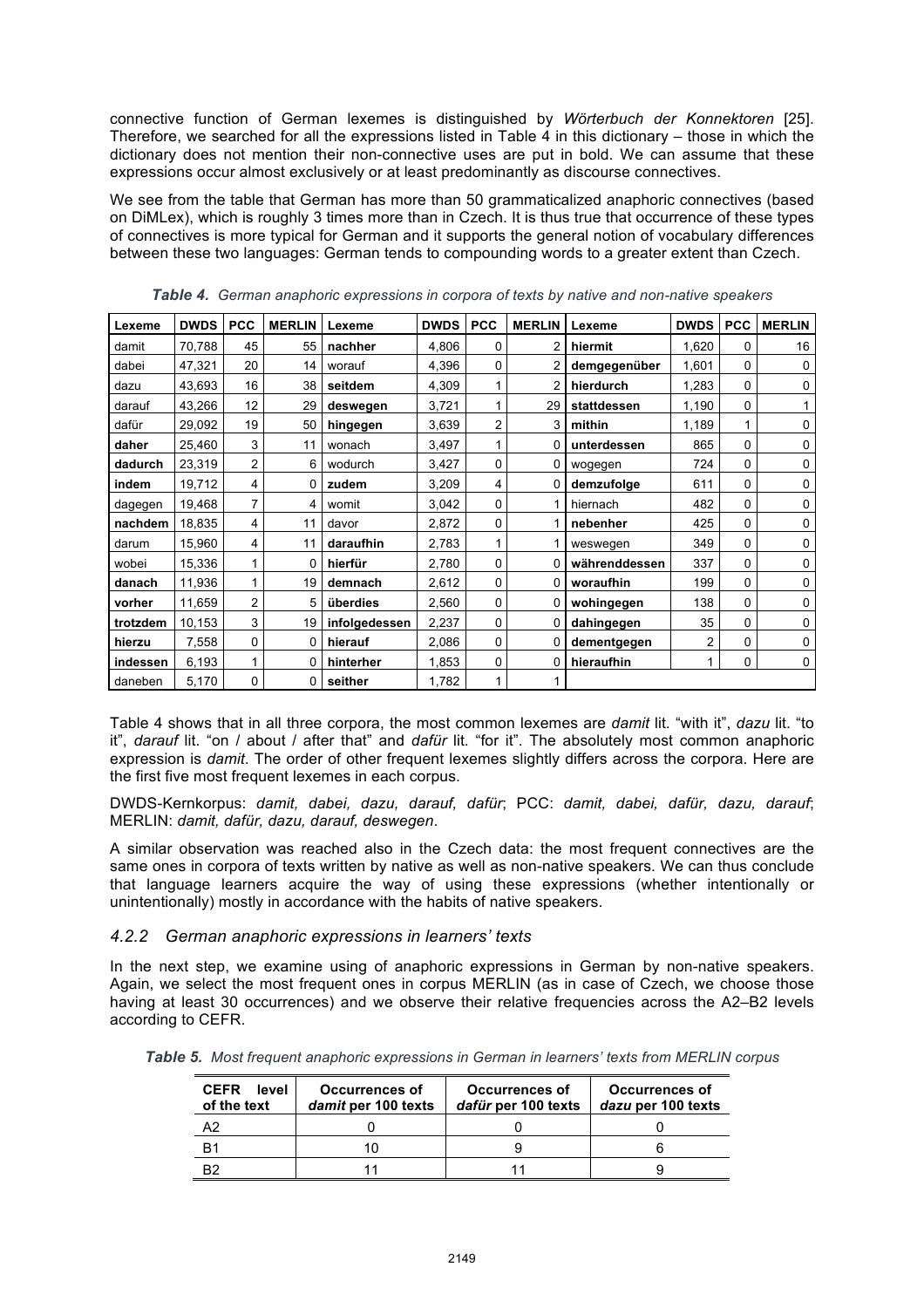Table 5 demonstrates that the selected anaphoric expressions do not occur at all at A2 level. On the other hand, they are used at levels B1 and B2 – interestingly with a similar frequency (there is no significant difference between the occurrence of *damit* in B1 and B2, *dafür* in B1 and B2 and *dazu* in B1 and B2; measured by chi-square test, p-value ≤ 0.001). To conclude, there is a clear jump between the levels A and B, i.e. between basic and independent language users.

### *4.2.3 German anaphoric connectives and their Czech counterparts*

When studying the use of anaphoric connectives in Czech and German and their possible counterparts, it is necessary to examine both ways of translations, i.e. translations from Czech to German (as analyzed in Section 4.1.3) and from German to Czech (analyzed here). In the next step, we thus search for the most frequent anaphoric connectives (based on Table 4) in the original German texts and we examine their counterparts in Czech translation. We use the parallel corpus InterCorp.<sup>4</sup>

| German lexemes                 | Czech equivalents (occurrences in InterCorp)                                       |
|--------------------------------|------------------------------------------------------------------------------------|
| damit "so (that)"              | aby (14,749), to (5,524), tedy (545), což (459)                                    |
| dabei "at the same time / yet" | přitom (4,085), přičemž (98)                                                       |
| dazu "in addition"             | navíc (223)                                                                        |
| darauf "thereafter"            | nato (642), potom (116), poté (115), pak (93)                                      |
| dafür "but still"              | zato (589)                                                                         |
| daher "therefore"              | proto (15,714), tedy (3,591), tudíž (1,321), takže (437), tak (340)                |
| dadurch "so"                   | ten (1,809), tak (314), proto (108)                                                |
| indem "so"                     | tím, že $(3,313)$ , neboť $(163)$ , protože $(88)$ , přičemž $(57)$                |
| dagegen "on the other hand"    | proti tomu (1,389), naproti tomu (419), naopak (302), však (125), zato (75)        |
| nachdem "thereafter"           | když (2,247), poté (1,646), jakmile (218), potom (87)                              |
| darum "therefore"              | proto (1,939), tak (76), tedy (53), takže (39), tudíž (29)                         |
| wobei "while"                  | přičemž (1,995), přitom (159)                                                      |
| danach "thereafter"            | pak (958), potom (768), poté (616), nato (128)                                     |
| vorher "before"                | předtím (1,107), dřív(e) (527), napřed (43)                                        |
| trotzdem "in spite of this"    | přesto (2,201), nicméně (504), stejně (255), však (230), ale (197), přece (185)    |
| hierzu "for this purpose"      | za tím(to) účelem (201), v této souvislosti (44), vzhledem k tomu (15), proto (12) |

*Table 6. German grammaticalized anaphoric connectives and their Czech counterparts*

It is noticeable that Czech counterparts of German anaphoric connectives are not as diverse as German counterparts of Czech anaphoric connectives (see Table 3). The fact that German tends to compounding connectives much more than Czech is supported also by the use of nongrammaticalized secondary connectives as Czech equivalents. For example, one-word connective *dagegen* in German is mostly translated as *proti tomu* and *naproti tomu* in Czech, both these counterparts being non-grammaticalized prepositional phrases (called secondary connectives according to [15]). Similarly, Czech prepositional phrases *za tím(to) účelem*, *v této souvislosti* and *vzhledem k tomu* are three most frequent counterparts to the one-word connective *hierzu* in German.

# **4.3 Anaphoric connectives in Czech and German – general findings**

In this part, we draw the general conclusions on Czech and German anaphoric connectives resulting from our analysis presented above. We especially pay a closer attention to the Czech-German and German-Czech translations and to the correspondence between the individual connectives in these two languages which could be used in automated translation.

The proximity and distance between anaphoric connective in Czech and their German equivalents (or better to say the degree of equivalency of the individual pairs of connectives) is measured in Table 7.

<sup>&</sup>lt;sup>4</sup> The Czech counterparts were firstly found automatically using the Treq tool. Then we distinguished the connective and nonconnective usages, according to the detected Czech counterparts – Table 6 should capture mainly the connective functions.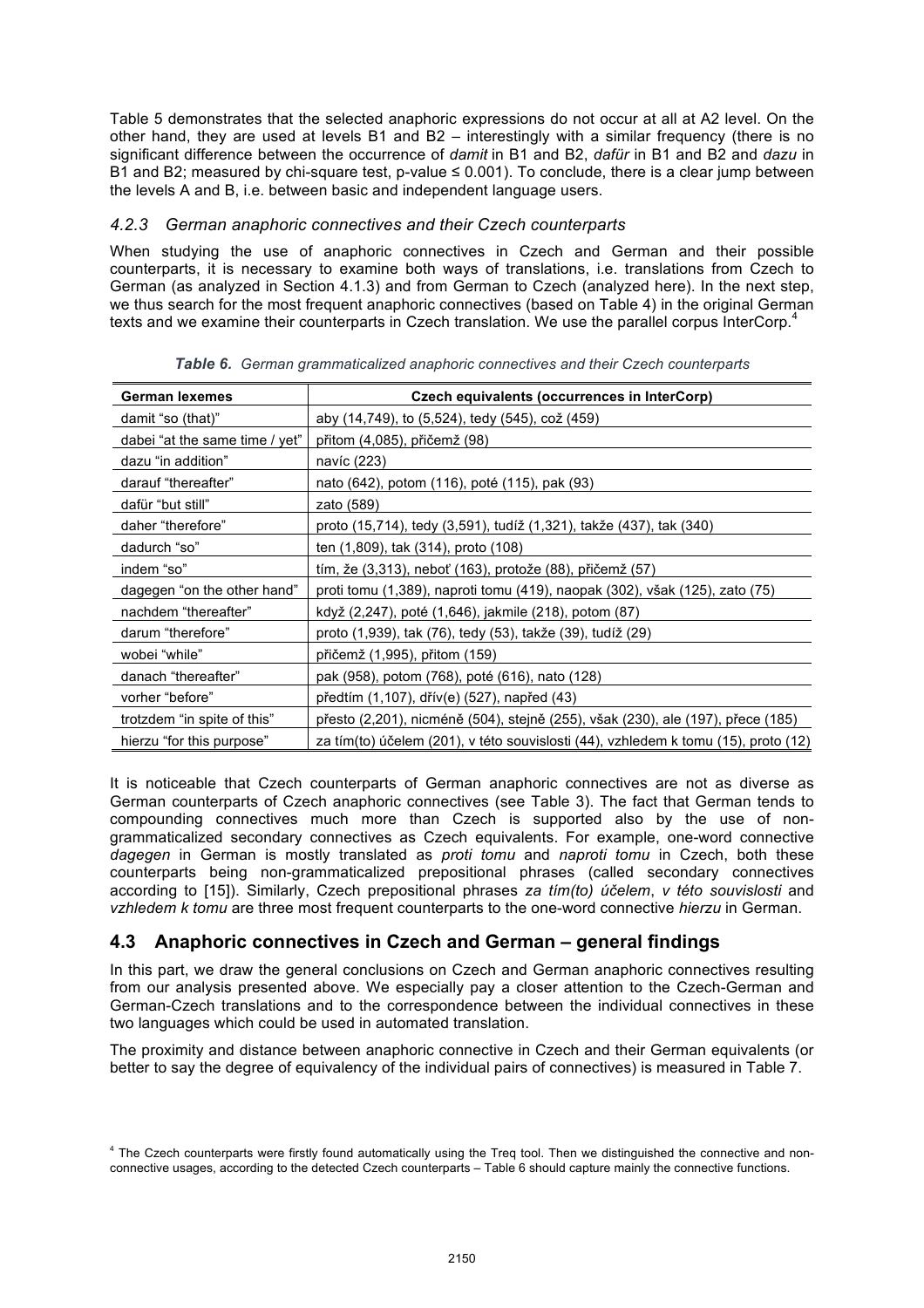| <b>Czech-German counterparts</b><br>mezitím – inzwischen           | Percentage of<br>occurrences<br>according to Treq<br>45% | <b>Czech-German counterparts</b><br>inzwischen – mezitím                              | Percentage of<br>occurrences<br>according to Treq<br>39% |
|--------------------------------------------------------------------|----------------------------------------------------------|---------------------------------------------------------------------------------------|----------------------------------------------------------|
| "meanwhile"                                                        |                                                          |                                                                                       |                                                          |
| mimoto - außerdem "besides"                                        | 57%                                                      | außerdem - mimoto                                                                     | 3%                                                       |
| nadto - überdies, außerdem,<br>zudem, darüber hinaus<br>"moreover" | 17-18%                                                   | überdies - nadto<br>(außerdem – nadto)<br>(zudem – nadto)<br>(darüber hinaus - nadto) | 9%<br>$(1\%)$<br>(2%)<br>(1%)                            |
| nato - darauf "thereafter"                                         | 37%                                                      | darauf - nato                                                                         | 10%                                                      |
| natož – geschweige "let alone"                                     | 61%                                                      | geschweige - natož                                                                    | 67%                                                      |
| potom - dann "then"                                                | 78%                                                      | $dann - potom$                                                                        | 18%                                                      |
| poté - nachdem "afterwards"                                        | 32%                                                      | nachdem - poté                                                                        | 26%                                                      |
| proto - daher "therefore"                                          | 37%                                                      | $daher$ – proto                                                                       | 65%                                                      |
| protože - weil "because"                                           | 42%                                                      | weil – protože                                                                        | 61%                                                      |
| předtím – zuvor "before"                                           | 34%                                                      | zuvor - předtím                                                                       | 40%                                                      |
| přesto – trotzdem, dennoch<br>"yet"                                | 29-30%                                                   | trotzdem - přesto<br>(dennoch - přesto)                                               | 54%<br>(39%)                                             |
| přestože – obwohl "though"                                         | 57%                                                      | obwohl - přestože                                                                     | 22%                                                      |
| přitom - dabei "while"                                             | 73%                                                      | dabei - přitom                                                                        | 45%                                                      |
| přičemž – wobei "while"                                            | 60%                                                      | wobei – přičemž                                                                       | 52%                                                      |
| zato - dafür "but still"                                           | 50%                                                      | dafür - zato                                                                          | 8%                                                       |
| zatímco - während "while"                                          | 89%                                                      | während - zatímco                                                                     | 34%                                                      |

*Table 7. Czech-German vs. German-Czech counterparts of discourse connectives (all are grammaticalized anaphoric connectives in Czech)*

Table 7 demonstrates that half of the listed connectives have the same counterpart from the viewpoint from Czech to German and also from German to Czech. For example, the most frequent counterpart of the Czech connective *mezitím* "meanwhile" is the German connective *inzwischen* "meanwhile" (the word *mezitím* was translated as *inzwischen* in 45% of all its occurrences), and also the Czech *mezitím* is the most frequent equivalent for the German *inzwischen* (the word *inzwischen* was translated as *mezitím* in 39% of all its occurrences). Such cases are tinged in grey in Table 7.

In the second half of the listed connectives (not in grey), the Czech-German most frequent equivalents are not the most frequent German-Czech equivalents. For example, the German connective *außerdem* is the most frequent counterpart for the Czech connective *mimoto* "besides". However, the first counterpart of the German *außerdem* is the Czech multiword anaphoric connective *kromě toho* "besides" (*mimoto* is the 6th one). Similarly, the German *obwohl* is the first equivalent for the Czech *přestože* "though"; however, the most frequent counterpart of *obwohl* is *ačkoli* in Czech.

Table 7 also shows that some connectives have more foreign synonyms that seem to be equally relevant. For example, the Czech connective *nadto* "moreover" has four German counterparts (*überdies, außerdem, zudem, darüber hinaus*) occurring with very similar frequency; similarly, the Czech connective *přesto* "yet" has two equal German equivalents (*trotzdem, dennoch*).

Our conclusions support the assumption that there is usually no pure one-to-one correspondence between connectives across languages, which makes difficult the efforts of NLP processing of discourse relations expressed by connectives across languages. This finding can also be considered a further proof of the fact that some connectives have a broader meaning or broader possibilities of use in texts than other connectives with similar meaning (as presented in [16]).

# **5 CONCLUSIONS**

In our paper, we compared using of discourse connectives by native and non-native speakers. We worked with the group of grammaticalized anaphoric connectives in Czech and German (originally coming from a combination of a preposition and an anaphoric expression).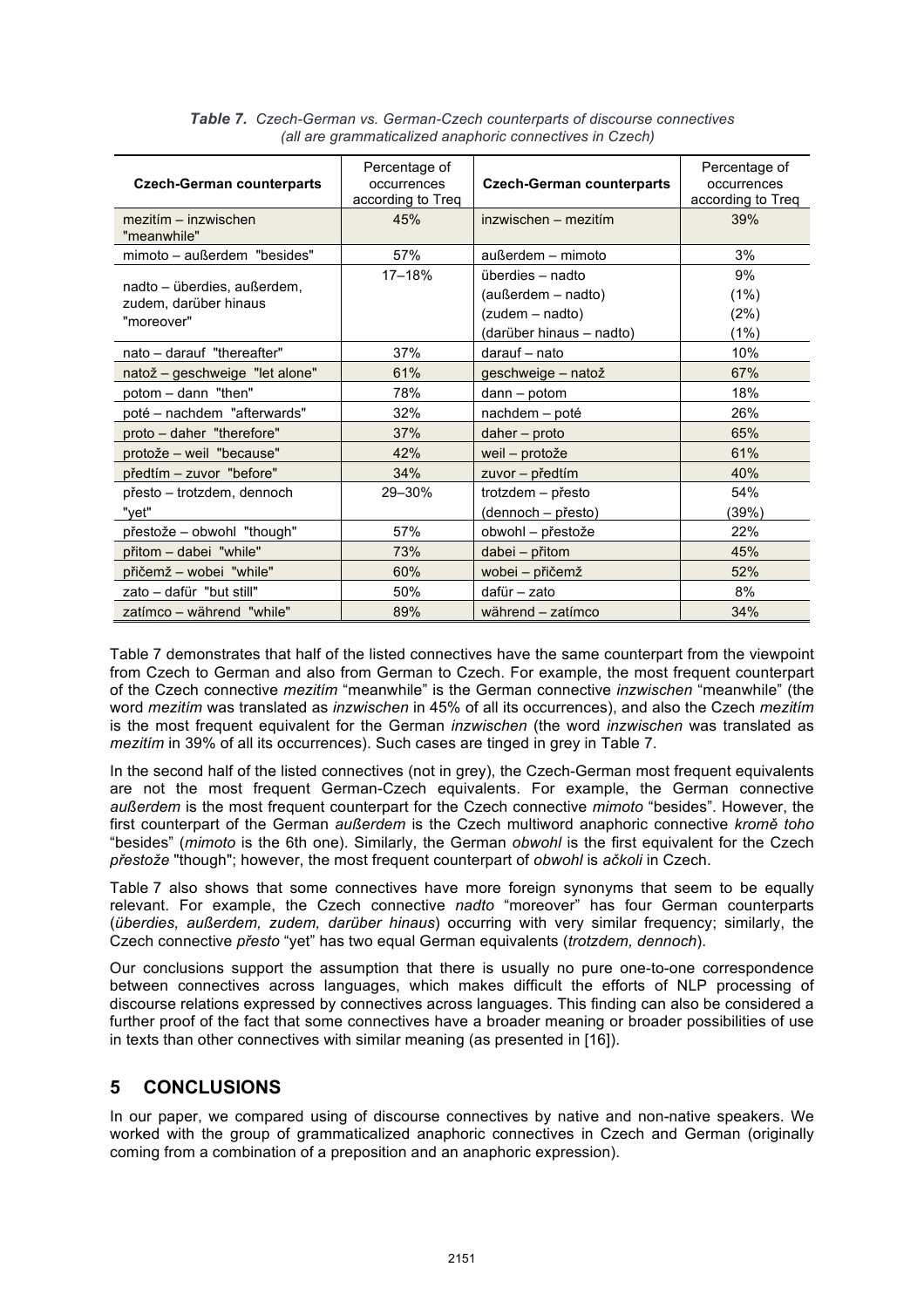Regarding the use of these connectives in texts by language learners, our material has not univocally shown that the frequencies of individual connectives linearly increase with the improvement of the author's language proficiency (in case of German, the selected connectives increase rather in jumps between the basic and independent language users). At the same time, the frequency of these connectives in the texts produced by non-native speakers is rather low, which demonstrates that language learners reach text coherence rather through other (probably not so complex) language devices.

It also turned out (both on Czech and German material) that the most frequent connectives are usually the same expressions in texts written by the native as well as non-native speakers. We can thus conclude that language learners acquire the strategies in using discourse connectives in accordance with the habits of native speakers. If a connective is widely used by native speakers, we may assume that it is also widely used by language learners.

The comparison of Czech and German language material demonstrated that the group of grammaticalized anaphoric connectives originally containing a preposition and an anaphoric expression is different in Czech and German. We detected about 15 connectives of this type in Czech and about 50 in German, i.e. German tends to create grammaticalized anaphoric connectives much more than Czech. This is supported also by the fact that the most frequent counterparts of some German one-word anaphoric connectives (like *dagegen* or *hierzu*) are Czech multiword anaphoric phrases (like *proti tomu* and *naproti tomu* or *za tím(to) účelem*, *v této souvislosti* and *vzhledem k tomu*).

The comparison of the pairs of Czech and German connectives showed that there is usually no pure one-to-one correspondence between connectives and their counterparts in other languages. The degree of equivalency of the individual connectives is highly variable: some pairs of expressions occur as equivalents in 90% of cases (cf. Czech *zatímco* and German *während*, both meaning "while"), whereas some only in 17% (cf. Czech *nadto* and German *überdies*, both meaning "moreover"). At the same time, the pairs of connectives are often influenced by the direction of translation (e.g. Czech *mimoto* is mostly translated as German *außerdem* but German *außerdem* is mostly translated as Czech *kromě toho*; all meaning "besides"). It means that some connectives have wider possibilities of use than the others (e.g. German *außerdem* covers the use of both Czech *mimoto* and *kromě toho*) and that connective equivalents in various languages are mostly only partial synonyms.

# **ACKNOWLEDGMENTS**

We acknowledge support from the Czech Science Foundation project no. GA17-06123S (*Anaphoricity in Connectives: Lexical Description and Bilingual Corpus Analysis*). This study has utilized the language resources distributed by the LINDAT/CLARIN project of the Ministry of Education, Youth and Sports of the Czech Republic (project LM2015071).

# **REFERENCES**

- [1] A. Boyd, J. Hana, L. Nicolas, D. Meurers, K. Wisniewski, A. Abel, K. Schöne, B. Štindlová, C. Vettori, "The MERLIN corpus: Learner Language and the CEFR". *Proceedings of the Ninth International Conference on Language Resources and Evaluation (LREC'14)*, Reykjavik/Iceland: European Language Resources Association (ELRA), 2014.
- [2] *Common European Framework of Reference for Languages (CEFR)*. Council of Europe, 2011. <https://www.coe.int/en/web/common-european-framework-reference-languages/>.
- [3] V. Dovalil, T. Káňa, H. Peloušková, Š. Zbytovský, M. Vavřín, *Corpus InterCorp German*. Version 10. Prague/Czechia: CNK FF UK, 2017. Cit. 4. 5. 2018. <http://www.korpus.cz>.
- [4] *DWDS-Kernkorpus des 20. Jahrhunderts*. Version 3. Cit. 4. 5. 2018. <https://www.dwds.de/d/kreferenz#kern>.
- [5] J. Hajič, J. Panevová, E. Hajičová, P. Sgall, P. Pajas, J. Štěpánek, J. Havelka, M. Mikulová, Z. Žabokrtský, M. Ševčíková-Razímová, Z. Urešová, *Prague Dependency Treebank 2.0*. Philadelhpia/USA: ÚFAL MFF UK, 2006. <http://www.ldc.upenn.edu>.
- [6] M. Křen, V. Cvrček, T. Čapka, A. Čermáková, M. Hnátková, L. Chlumská, T. Jelínek, D. Kováříková, V. Petkevič, P. Procházka, H. Skoumalová, M. Škrabal, P. Truneček, P. Vondřička, A. Zasina, *Korpus SYN*, version 6. Cit. 4. 5. 2018. Praha/Czechia: FF UK, 2017. <http://korpus.cz>.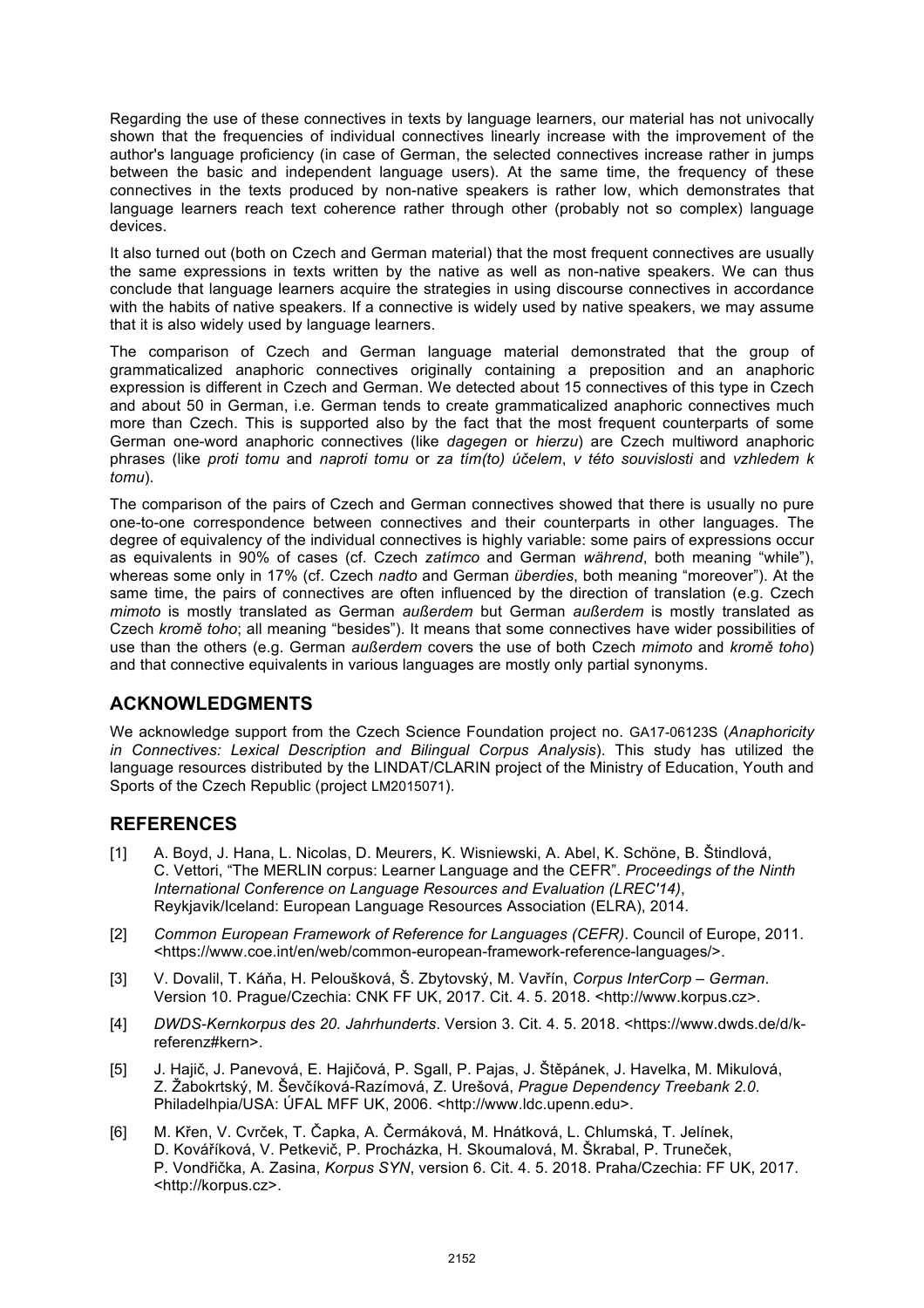- [7] A. Nedoluzhko, E. Lapshinova-Koltunski. "Correlating DRDs with other types of discourse phenomena. Cross-linguistic analysis of the interplay between DRDs, coreference and bridging". *Cross-Linguistic Discourse Annotation. Applications & Perspectives*. Toulouse/France: Textlink, pp. 83–88, 2018.
- [8] R. Pasch, U. Brauße, E. Breindl, U. H. Waßner, *Handbuch der deutschen Konnektoren*. Berlin/New York: Walter de Gruyter, 2003.
- [9] L. Poláková, P. Jínová, J. Mírovský, "Interplay of Coreference and Discourse Relations: Discourse Connectives with a Referential Component". *Proceedings of the 6th International Conference on Language Resources and Evaluation (LREC)*, Istanbul/Turkey: European Language Resources Association (ELRA), pp. 146–153, 2012.
- [10] L. Poláková, P. Jínová, Š. Zikánová, E. Hajičová, J. Mírovský, A. Nedoluzhko, M. Rysová, V. Pavlíková, J. Zdeňková, J. Pergler, R. Ocelák, *Prague Discourse Treebank 1.0*. Prague/Czechia: ÚFAL MFF UK, 2012. <https://lindat.mff.cuni.cz/repository/xmlui/handle/11858/00-097C-0000-0008-E130-A>.
- [11] L. Poláková, P. Jínová, Š. Zikánová, Z. Bedřichová, J. Mírovský, M. Rysová, J. Zdeňková, V. Pavlíková, E. Hajičová, *Manual for Annotation od Discourse Relations in Prague Dependency Treebank*. TR 2012/47. Prague/Czechia: ÚFAL MFF UK, 2012.
- [12] R. Prasad, N. Dinesh, A. Lee, E. Miltsakaki, L. Robaldo, A. Joshi, B. Webber. "The Penn Discourse Treebank 2.0". *Proceedings of the 6th International Conference on Language Resources and Evaluation (LREC)*, Marrakech/Morocco: European Language Resources Association (ELRA), 2008.
- [13] A. Rosen, M. Vavřín, A. J. Zasina, C*orpus InterCorp Czech*. Version 10. Prague/Czechia: CNK FF UK, 2017. Cit. 4. 5. 2018. <http://www.korpus.cz>.
- [14] M. Rysová, J. Mírovský, "Use of Coreference in Automatic Searching for Multiword Discourse Markers in the Prague Dependency Treebank". *Proceedings of the 8th Linguistic Annotation Workshop (LAW-VIII)*. Dublin/Ireland: Dublin City University, pp. 11–19, 2014.
- [15] M. Rysová, K. Rysová, "The Centre and Periphery of Discourse Connectives". *Proceedings of the 28th Pacific Asia Conference on Language, Information and Computing (PACLIC)*. Bangkok/Thailand: Chulalongkorn University, pp.452–459, 2014.
- [16] M. Rysová, K. Rysová, "Primary and Secondary Discourse Connectives: Constraints and Preferences". *Journal of Pragmatics 130*, pp. 16–32, 2018.
- [17] M. Rysová, K. Rysová, J. Mírovský, M. Novák, "Introducing EVALD Software Applications for Automatic Evaluation of Discourse in Czech". *Proceedings of the International Conference Recent Advances in Natural Language Processing (RANLP)*. Shoumen/Bulgaria, pp. 634–641, 2017.
- [18] M. Rysová, P. Synková, J. Mírovský, E. Hajičová, A. Nedoluzhko, R. Ocelák, J. Pergler, L. Poláková, V. Pavlíková, J. Zdeňková, Š. Zikánová, *Prague Discourse Treebank 2.0*. Prague/Czechia: ÚFAL MFF UK, 2016. <https://lindat.mff.cuni.cz/repository/xmlui/handle/11234/1-1905>.
- [19] M. Stede, DiMLex: "A lexical approach to discourse markers". *Exploring the Lexicon Theory and Computation*. Alessandria: Edizioni dell'Orso, 2002.
- [20] M. Stede, Y. Grishina, "Anaphoricity in Connectives: A Case Study on German". *Proceedings of the Workshop on Cereference Resolution Beyond OntoNotex (CORBON)*, collocated with NAACL 2016. San Diego/California: Association for Computational Linguistics, pp. 41–46, 2016.
- [21] M. Stede, A. Neumann, "Potsdam Commentary Corpus 2.0: annotation for discourse research". *Proceedings of the Ninth International Conference on Language Resources and Evaluation (LREC'14)*, Reykjavik/Iceland: European Language Resources Association (ELRA), 2014.
- [22] M. Stede, C. Umbach, "Dimlex: A lexicon of discourse markers for text generation and understanding". *Proceedings of the 17th international conference on Computational linguistics*. Volume 2, pp.1238–1242, 1998.
- [23] M. Vavřín, *Treq*. Praha/Czechia: FF UK, 2015. <http://treq.korpus.cz>.